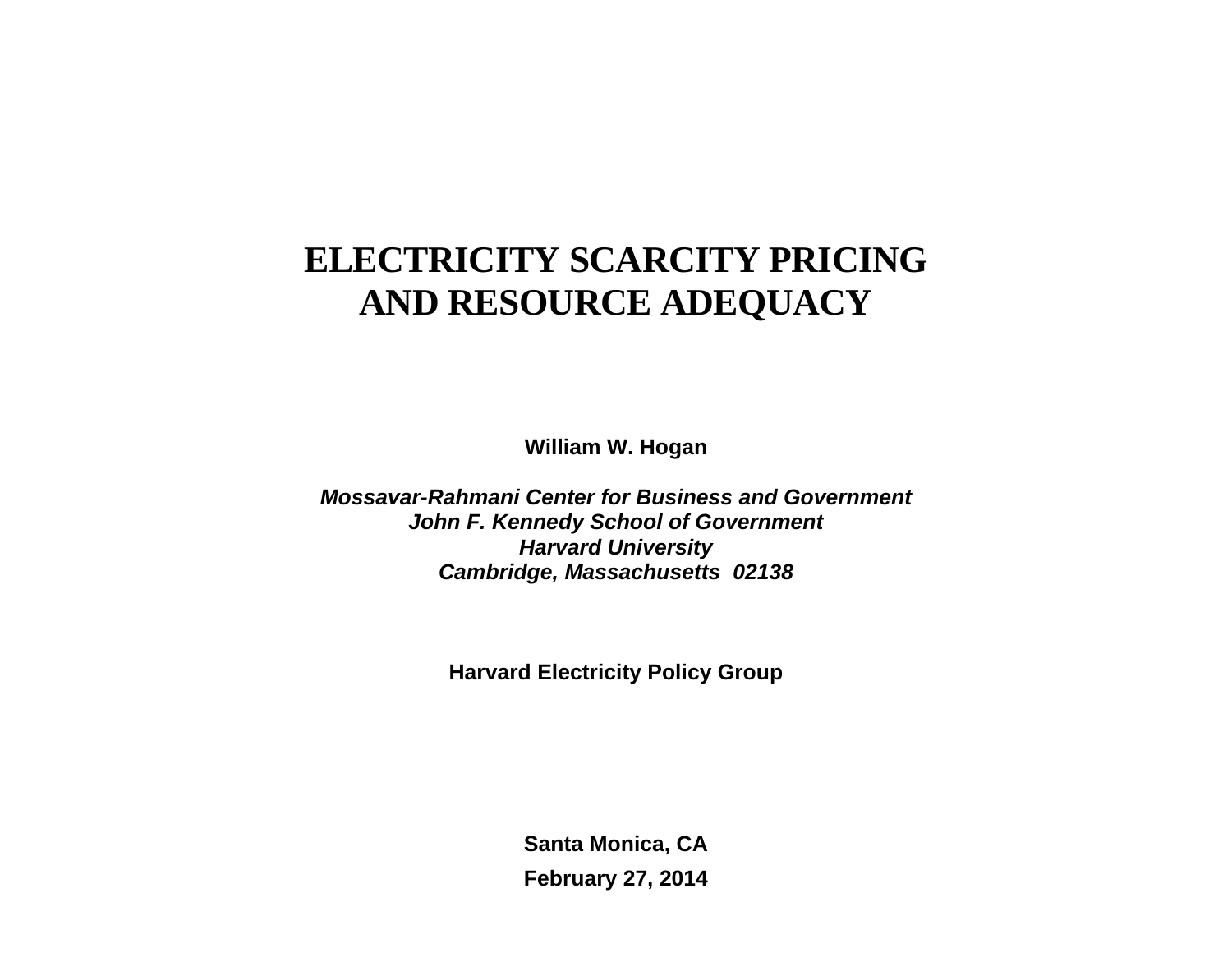### **ELECTRICITY MARKET Pricing and Demand Pricing and Demand**

**Early market designs presumed significant demand participation. Absent this demand participation most markets implemented inadequate pricing rules equating prices to variable costs even when capacity is constrained. This produces a "missing money" problem.** 

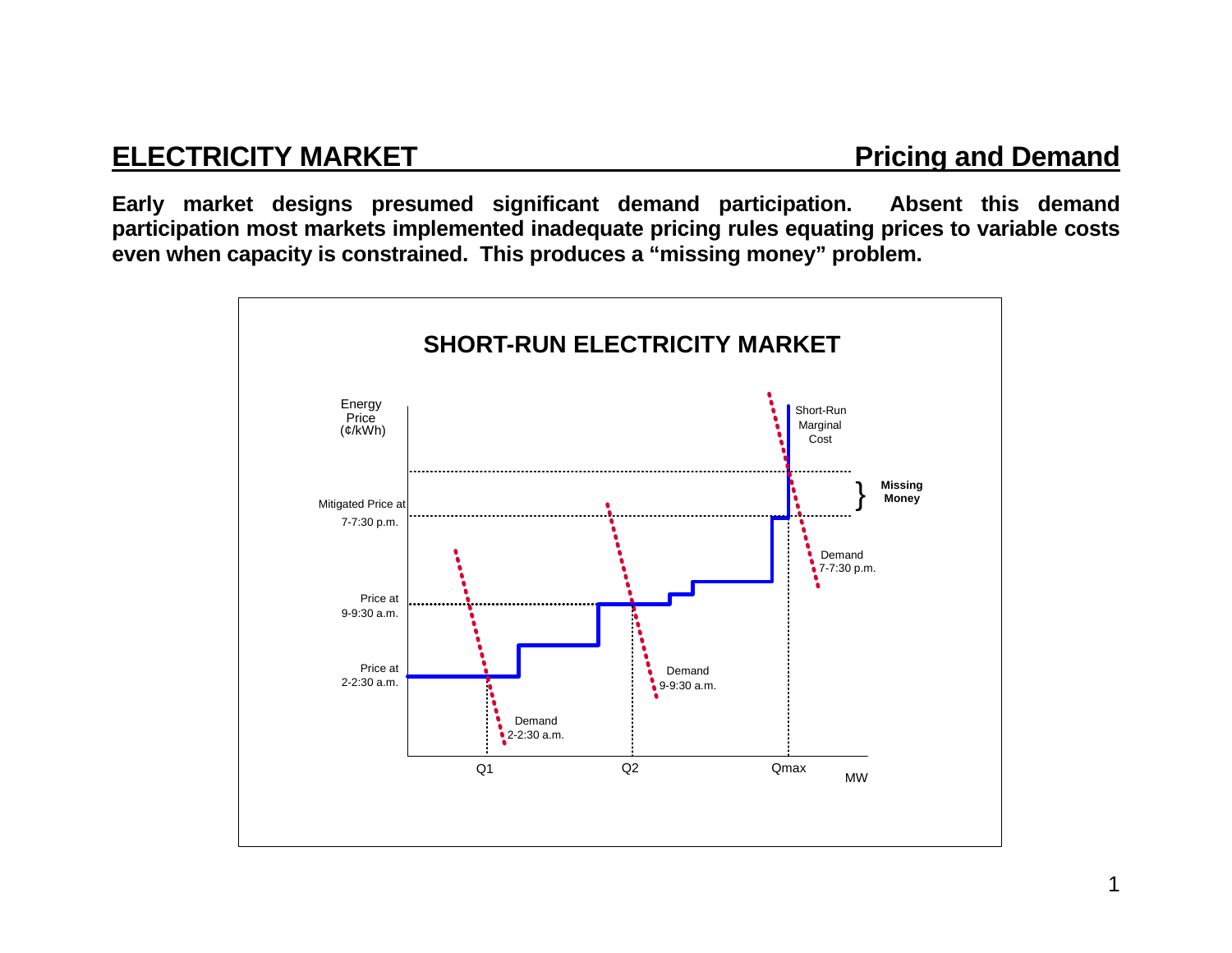### **ELECTRICITY MARKET SCARGISTS AND SCARGISTS AND SCARGISTS SCARGISTS**

**Scarcity pricing presents an important challenge for Regional Transmission Organizations (RTOs) and electricity market design. Simple in principle, but more complicated in practice, inadequate scarcity pricing is implicated in several problems associated with electricity markets.** 

- **Investment Incentives.** Inadequate scarcity pricing contributes to the "missing money" needed to support new generation investment. The policy response has been to create capacity markets. Better scarcity pricing would reduce the challenges of operating good capacity markets.
- **Demand Response.** Higher prices during critical periods would facilitate demand response and distributed generation when it is most needed. The practice of socializing payments for capacity investments compromises the incentives for demand response and distributed generation.
- **Renewable Energy.** Intermittent energy sources such as solar and wind present complications in providing a level playing field in pricing. Better scarcity pricing would reduce the size and importance of capacity payments and improve incentives for renewable energy.
- **Transmission Pricing.** Scarcity pricing interacts with transmission congestion. Better scarcity pricing would provide better signals for transmission investment.

**Smarter scarcity pricing would mitigate or substantially remove the problems in all these areas. While long-recognized, the need for smarter prices for a smarter grid promotes interest in better theory and practice of scarcity pricing.<sup>1</sup>**

FERC, Order 719, October 17, 2008.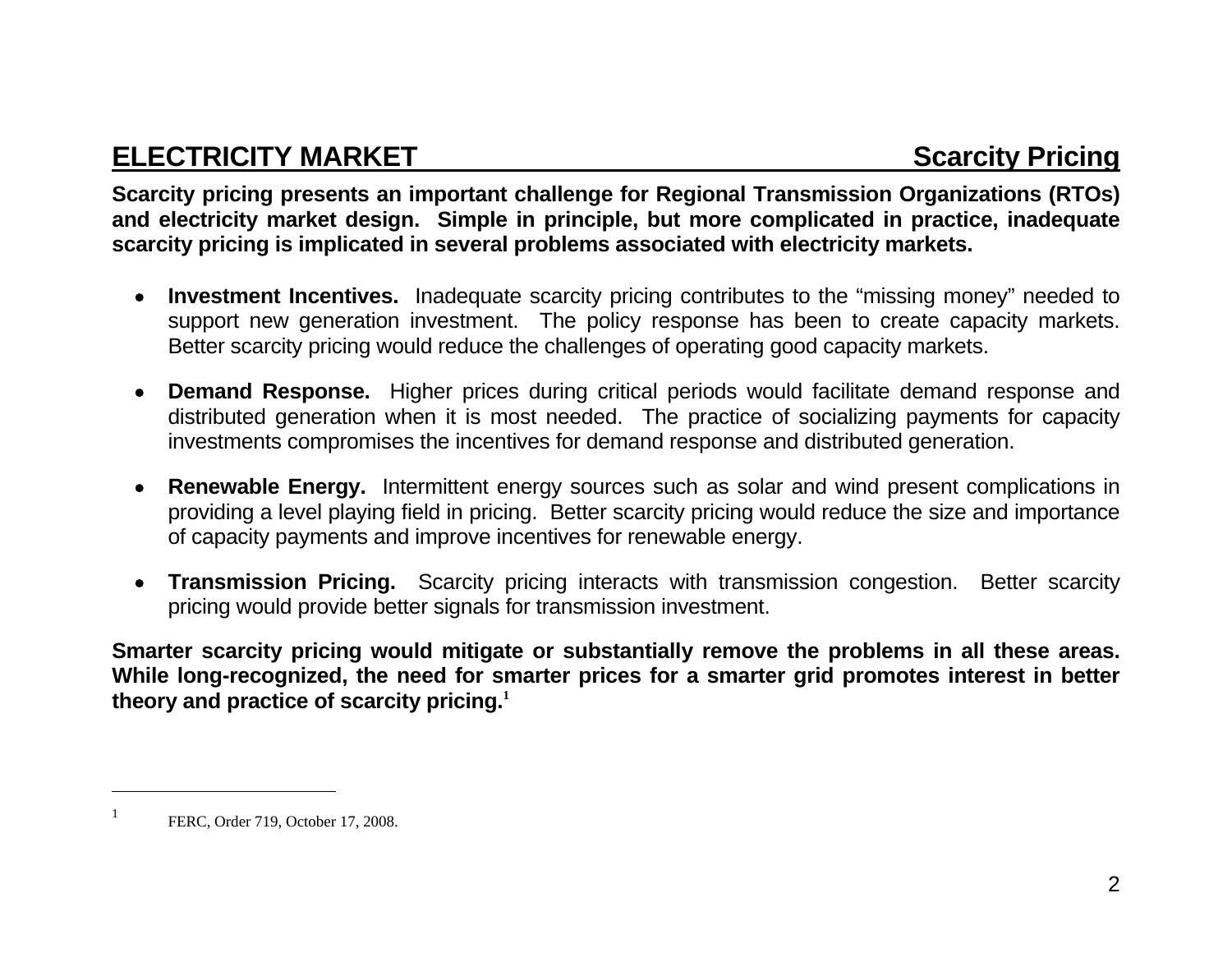**Operating reserve demand curve would reflect capacity scarcity.** 

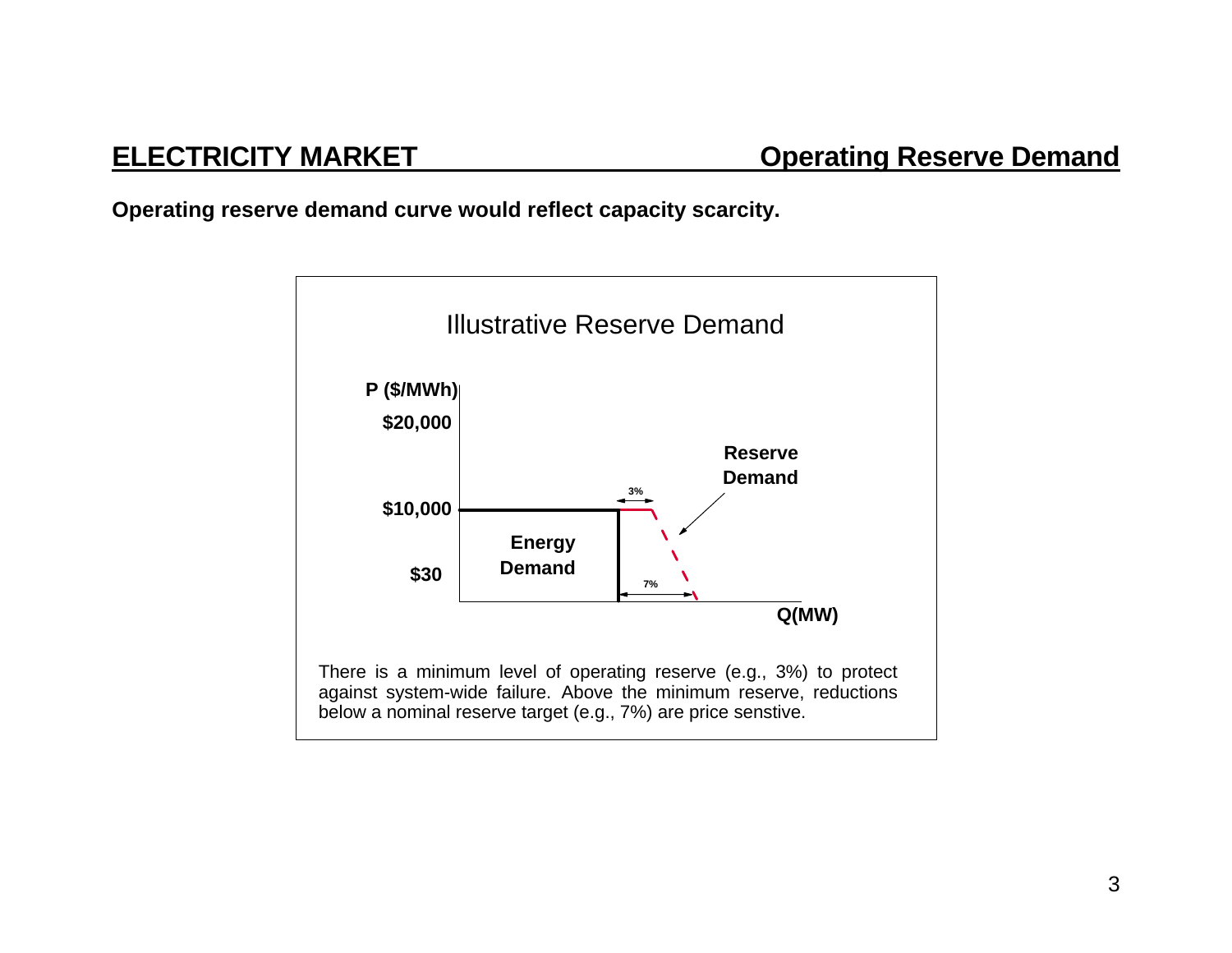### **ELECTRICITY MARKET Generation Resource Adequacy**

**Market clearing addresses the "missing money."** 

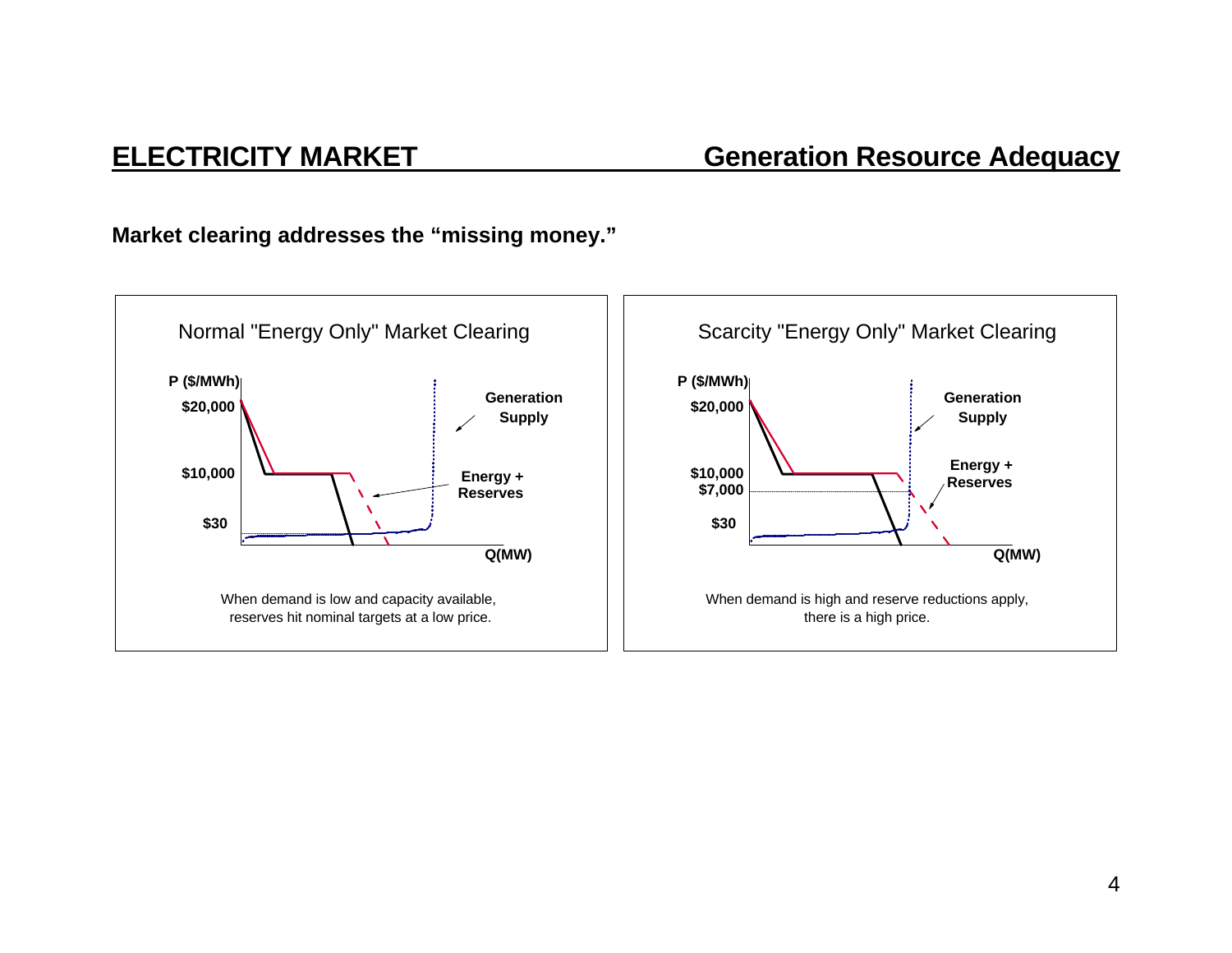### **ELECTRICITY MARKET Smart Pricing ATTACK SMARKET**

**A critical connection is the treatment of operating reserves and construction of operating reserve demand curves. The basic idea of applying operating reserve demand curves is well tested and found in operation in important RTOs.** 

- **NYISO.** See NYISO Ancillary Service Manual, Volume 3.11, Draft, April 14, 2008, pp. 6-19-6-22.
- $\bullet$ **ISONE.** FERC Electric Tariff No. 3, Market Rule I, Section III.2.7, February 6, 2006.
- $\bullet$ **MISO.** FERC Electric Tariff, Volume No. 1, Schedule 28, January 22, 2009.**<sup>2</sup>**
- **PJM.** PJM Manual 11, Energy & Ancillary Services Market Operations, Revision: 59, April 1, 2013.

**The underlying models of operating reserve demand curves differ across RTOs. One need is for a framework that develops operating reserve demand curves from first principles to provide a benchmark for the comparison of different implementations.** 

- $\bullet$  **Operating Reserve Demand Curve Components.** The inputs to the operating reserve demand curve construction can differ and a more general model would help specify the result.
- $\bullet$  **Locational Differences and Interactions.** The design of locational operating reserve demand curves presents added complications in accounting for transmission constraints.
- $\bullet$  **Economic Dispatch.** The derivation of the locational operating demand curves has implications for the integration with economic dispatch models for simultaneous optimization of energy and reserves.

<sup>&</sup>lt;sup>2</sup> "For each cleared Operating Reserve level less than the Market-Wide Operating Reserve Requirement, the Market-Wide Operating Reserve Demand Curve price shall be equal to the product of (i) the Value of Lost Load ("VOLL") and (ii) the estimated conditional probability of a loss of load given that a single forced Resource outage of 100 MW or greater will occur at the cleared Market-Wide Operating Reserve level for which the price is being determined. ... The VOLL shall be equal to \$3,500 per MWh." MISO, FERC Electric Tariff, Volume No. 1, Schedule 28, January 22, 2009, Sheet 2226.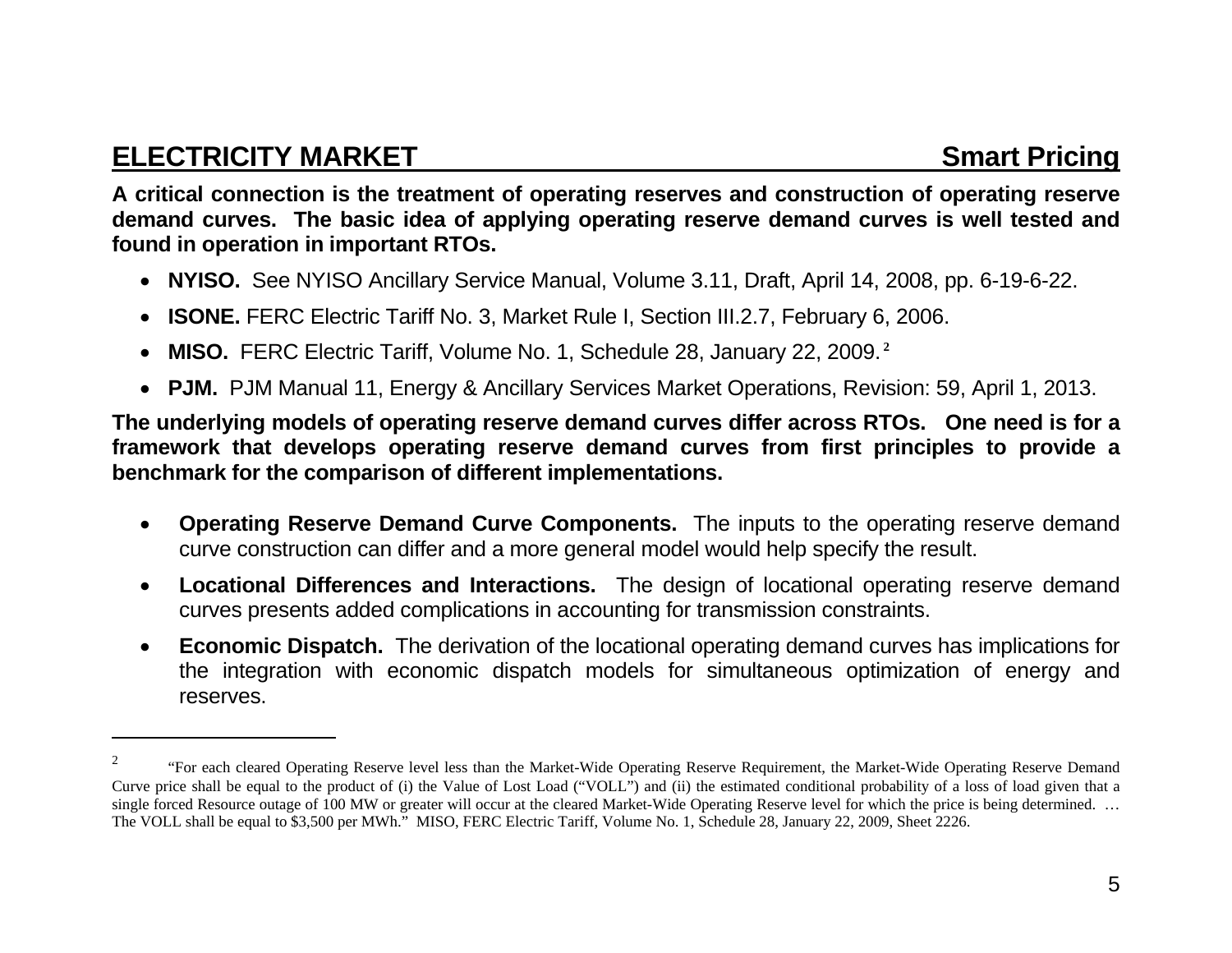### **ELECTRICITY MARKET Scarcity Pricing and First Principles**

**What are the relevant first principles that could guide better scarcity pricing? There are many ideas that would be included under the general framework of economic dispatch. A suggestive list for operating reserve pricing would include:** 

- Connecting to the value of loss load and other emergency actions.
- Including a representation of the uncertainty of net load changes and the loss of load probability.
- Integrating minimum contingency reserve requirements.
- Maintaining consistency between energy and reserve prices.
- Coordinating day-ahead and real-time settlements.
- Co-optimization of reserves and energy.
- Providing a consistent representation of any locational differences in valuing reserves.

**The most general principle would be to provide a pricing framework that incorporates reasonable prices for actions that the system operator may take to provide a security constrained economic dispatch. "As a general principle, competitive and efficient market prices should be consistent with the marginal cost of the marginal action taken to satisfy the market's demand." (IMM, ERCOT 2012 State of the Market Report, p. 82)**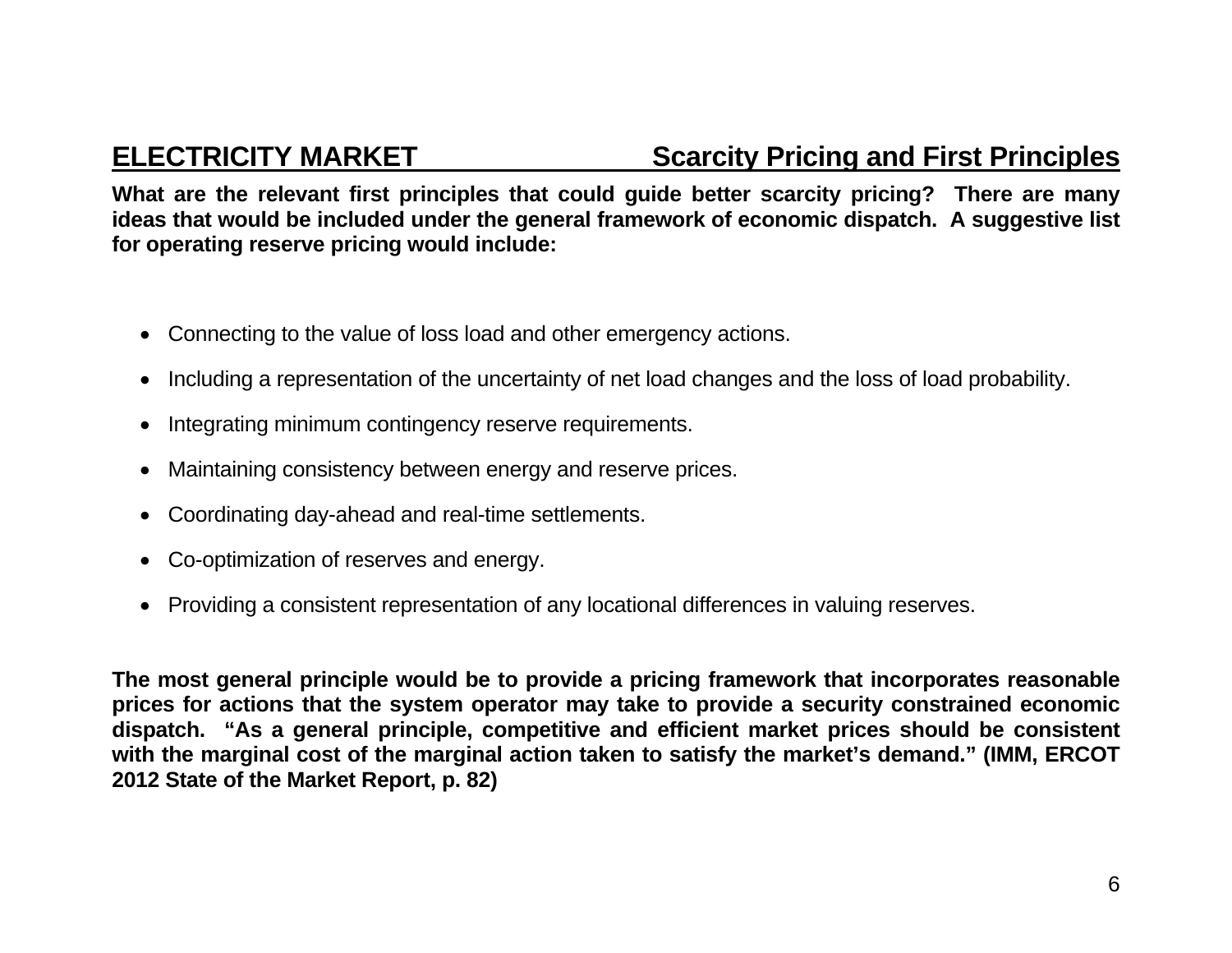### **ELECTRICITY MARKET CONSUMING CONSUMING CONSUMING CONSUMING CONSUMING CONSUMING CONSUMING CONSUMING CONSUMING CONSUMING CONSUMING CONSUMING CONSUMING CONSUMING CONSUMING CONSUMING CONSUMING CONSUMING CONSUMING CONSUMING CO**

**Operating reserve demand curve (ORDC) is a complement to energy demand for electricity. The probabilistic demand for operating reserves reflects the cost and probability of lost load.<sup>3</sup>**

Example Assumptions

| Expected Load (MW)<br>Std Dev %<br><b>Expected Outage %</b> | 34000<br>1.50%<br>0.45% |
|-------------------------------------------------------------|-------------------------|
| Std Dev %                                                   | 0.45%                   |
| <b>Expected Total (MW)</b>                                  | 153                     |
| Std Dev (MW)                                                | 532.46                  |
| VOLL (\$/MWh)                                               | 10000                   |

Under the simplifying assumptions, if the dispersion of the LOLP distribution is proportional to the expected load, the operating reserve demand is proportional to the expected load.



<sup>&</sup>lt;sup>3</sup> "For each cleared Operating Reserve level less than the Market-Wide Operating Reserve Requirement, the Market-Wide Operating Reserve Demand Curve price shall be equal to the product of (i) the Value of Lost Load ("VOLL") and (ii) the estimated conditional probability of a loss of load given that a single forced Resource outage of 100 MW or greater will occur at the cleared Market-Wide Operating Reserve level for which the price is being determined. ... The VOLL shall be equal to \$3,500 per MWh." MISO, FERC Electric Tariff, Volume No. 1, Schedule 28, January 22, 2009, Sheet 2226.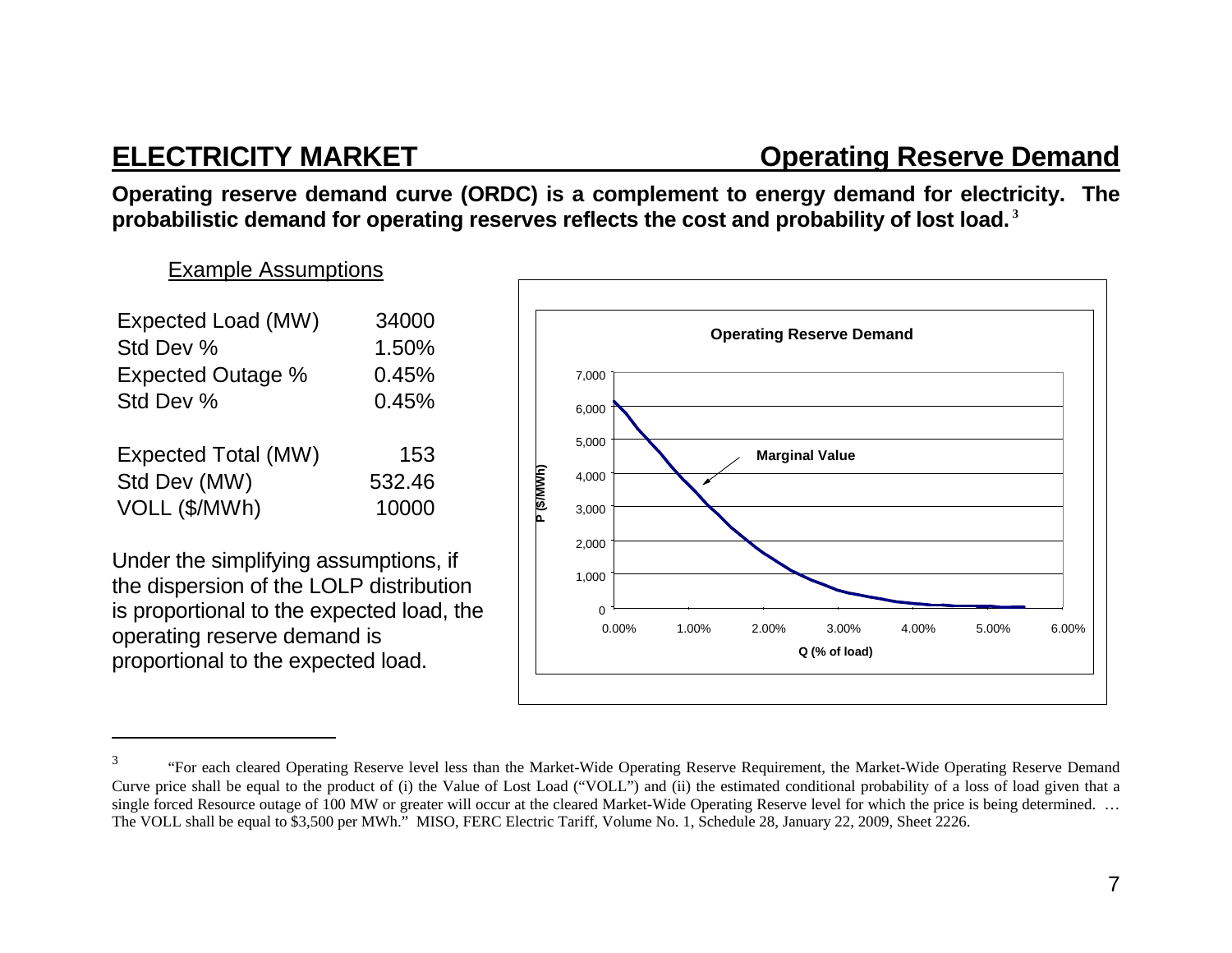### **ELECTRICITY MARKET CONSUMING CONSUMING RESERVE Demand**

**The deterministic approach to security constrained economic dispatch includes lower bounds on the required reserve to ensure that for a set of monitored contingencies (e.g., an n-1 standard) there is sufficient operating reserve to maintain the system for an emergency period.** 

Suppose that the maximum generation outage contingency quantity is  $r_{Min}(d^0, g^0, u)$ . Then we would have the constraint:

$$
r \geq r_{Min}\left(d^0, g^0, u\right) = X.
$$

In effect, the contingency constraint provides a vertical demand curve that adds horizontally to the probabilistic operating reserve demand curve.

If the security minimum will always be maintained over the monitored period, the marginal price at r=0 applies. If the outage shocks allow excursions below the security minimum



during the period, the reserve price starts at the security minimum.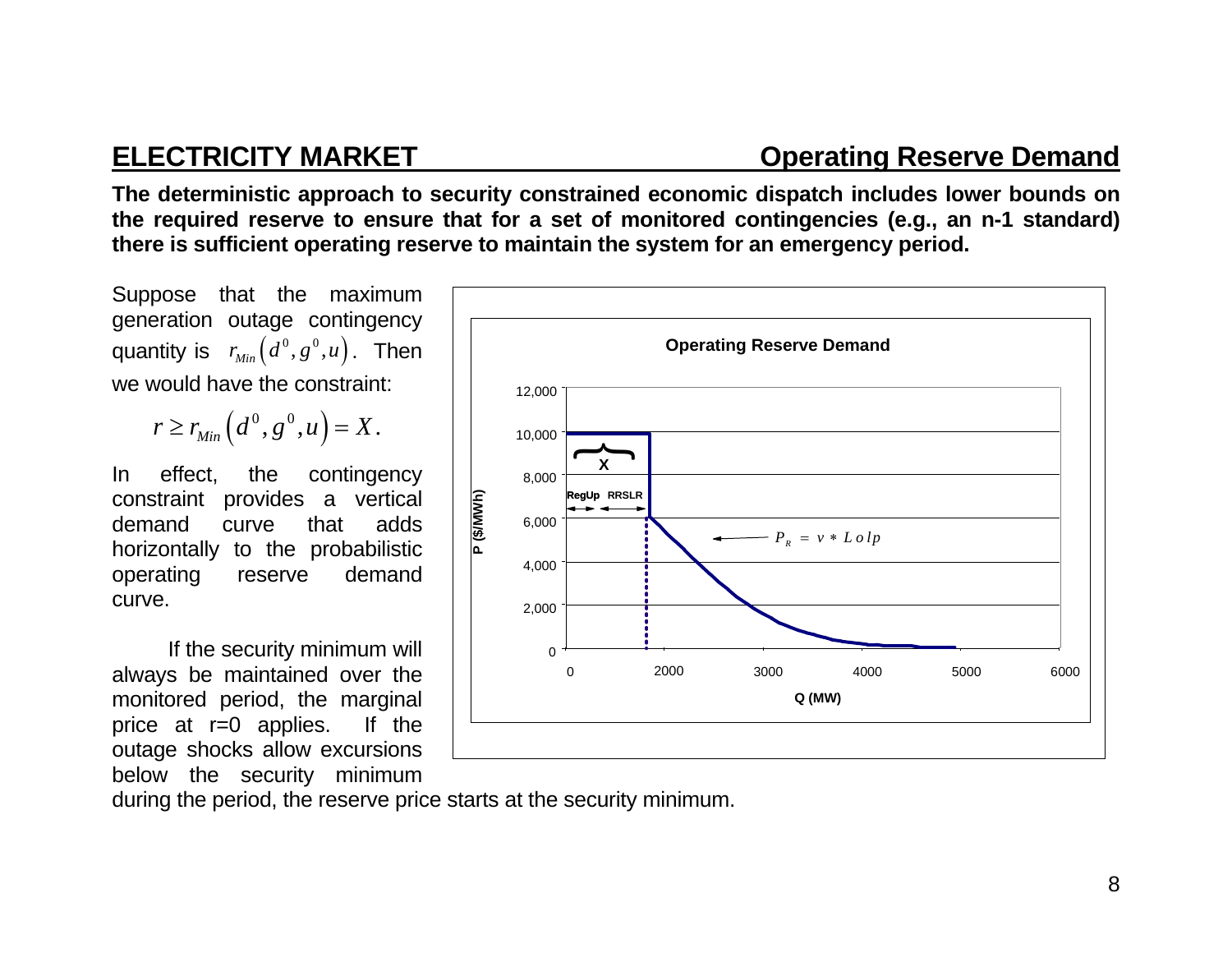### **ELECTRICITY MARKET CONSUMING CONSUMING CONSUMING CONSUMING CONSUMING CONSUMING CONSUMING CONSUMING CONSUMING CONSUMING CONSUMING CONSUMING CONSUMING CONSUMING CONSUMING CONSUMING CONSUMING CONSUMING CONSUMING CONSUMING CO**

**Multiple types of operating reserves exist according to response time. A nested model divides the period into consecutive intervals. Reserve schedules set before the period. Uncertainty revealed after the start of the period. Faster responding reserves modeled as available for subsequent intervals. The operating reserve demand curves apply to intervals and the payments to generators include the sum of the prices for the available intervals.** 

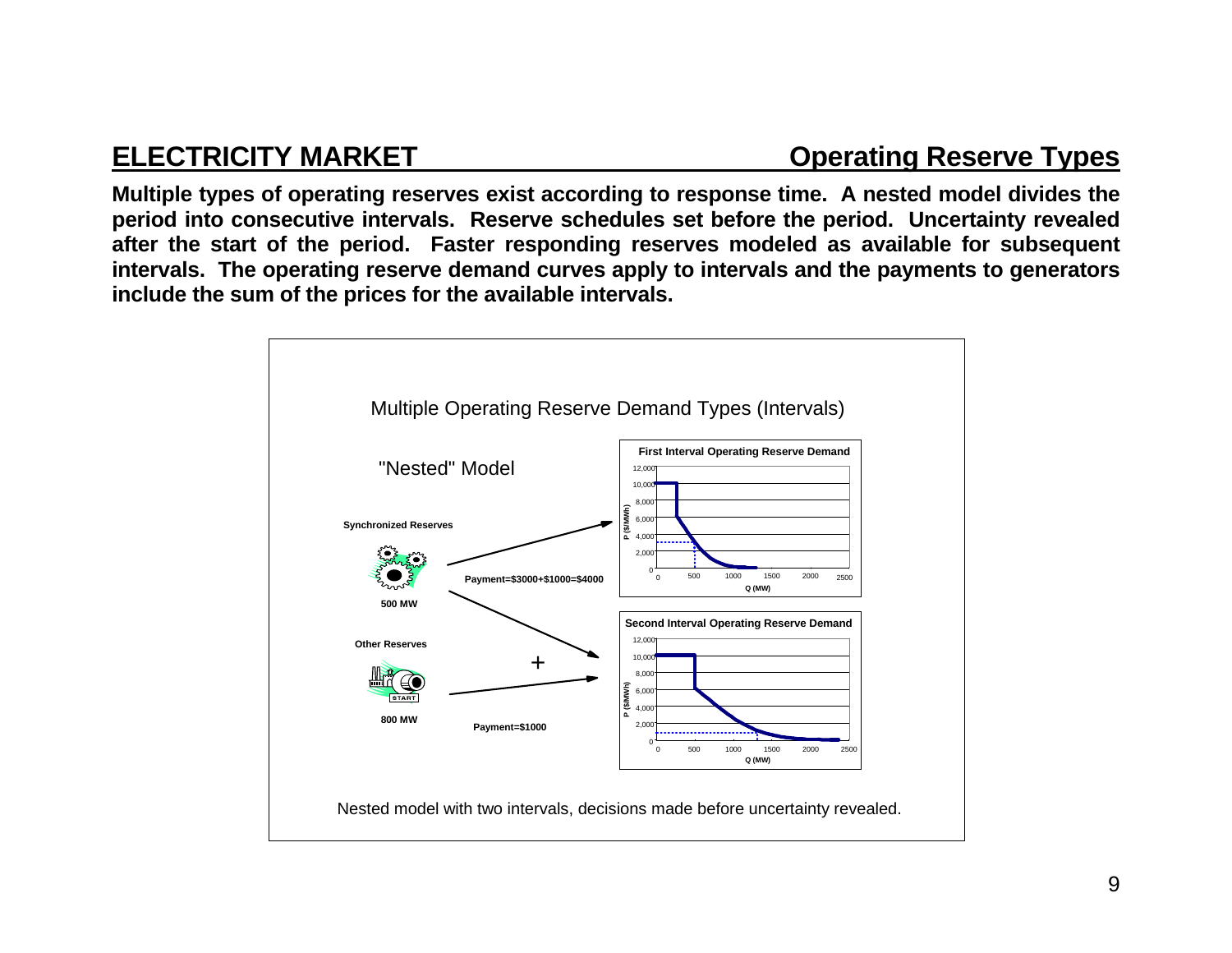### **ELECTRICITY MARKET CONSUMING CONSUMING CONSUMING CONSUMING CONSUMING CONSUMING CONSUMING CONSUMING CONSUMING CONSUMING CONSUMING CONSUMING CONSUMING CONSUMING CONSUMING CONSUMING CONSUMING CONSUMING CONSUMING CONSUMING CO**

**The nested ORDC includes responsive or spinning reserves (R) and non-spin reserves (NS). The responsive are available for both intervals and the non-spin are available for the second interval.**  Assume net scarcity value **v** (VOLL - marginal generation cost) gives reserves prices (  $P_{\scriptscriptstyle R}, P_{\scriptscriptstyle NS}$  ) .

| <b>Marginal Reserve Values</b> |              |                       |
|--------------------------------|--------------|-----------------------|
|                                | Interval I   | Interval II           |
| Duration                       | $\delta$     | $1-\delta$            |
| $P_{R}$                        | $vLolp(r_R)$ | $vLolp(r_R+r_{NS})$   |
| $P_{NS}$                       | 0            | $vLolp(r_R + r_{NS})$ |



The resulting reserve prices before shifting before the minimum contingency level are:

$$
P_R = v * (\delta * Lolp(r_R) + (1 - \delta) * Lolp(r_R + r_{NS})) = v * \delta * Lolp(r_R) + P_{NS},
$$
  
\n
$$
P_{NS} = v * (1 - \delta) * Lolp(r_R + r_{NS}).
$$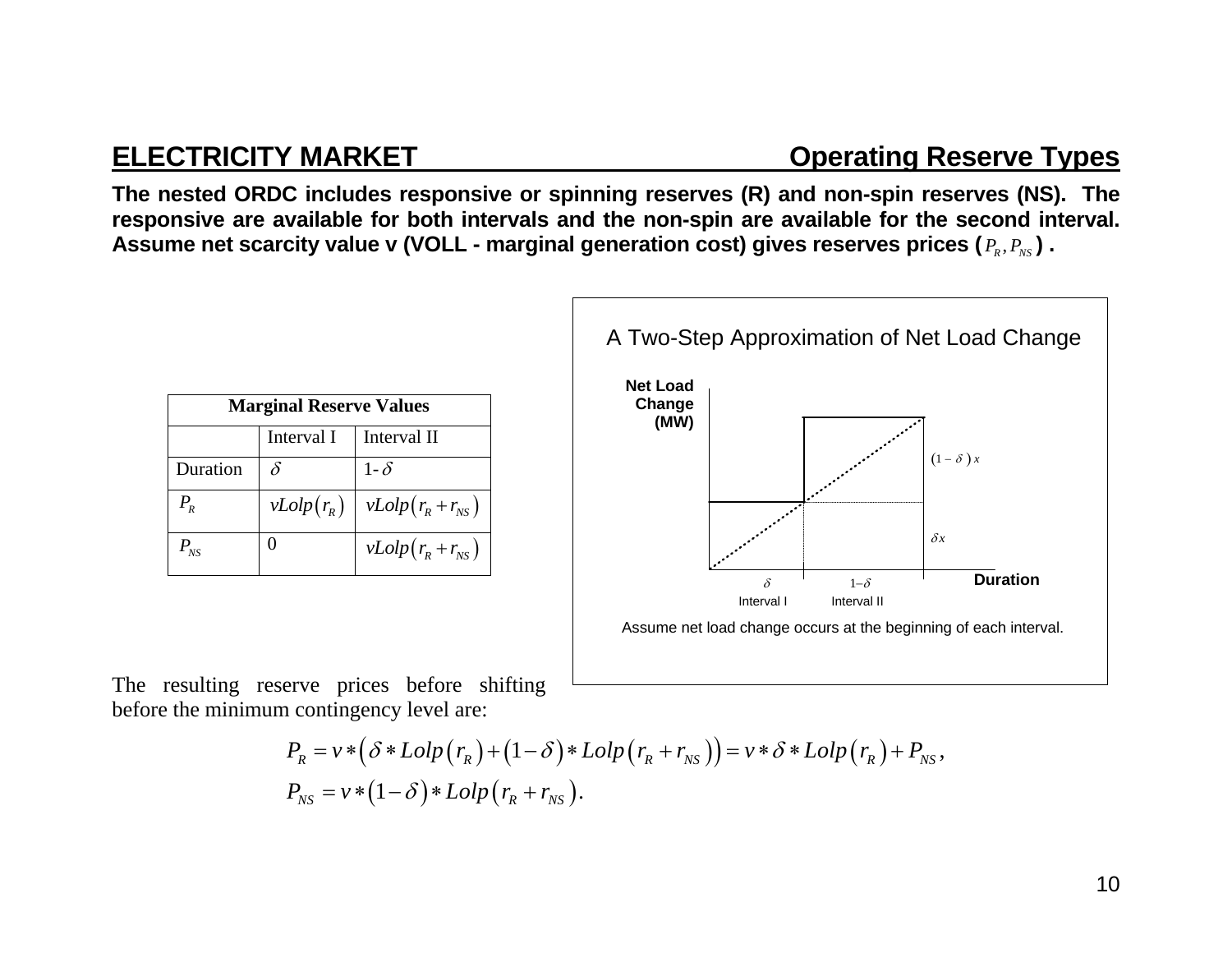## **ELECTRICITY MARKET ERCOT Operating Reserves**

**An application of the model for the case of ERCOT illustrates the possible scale of the impacts.** 

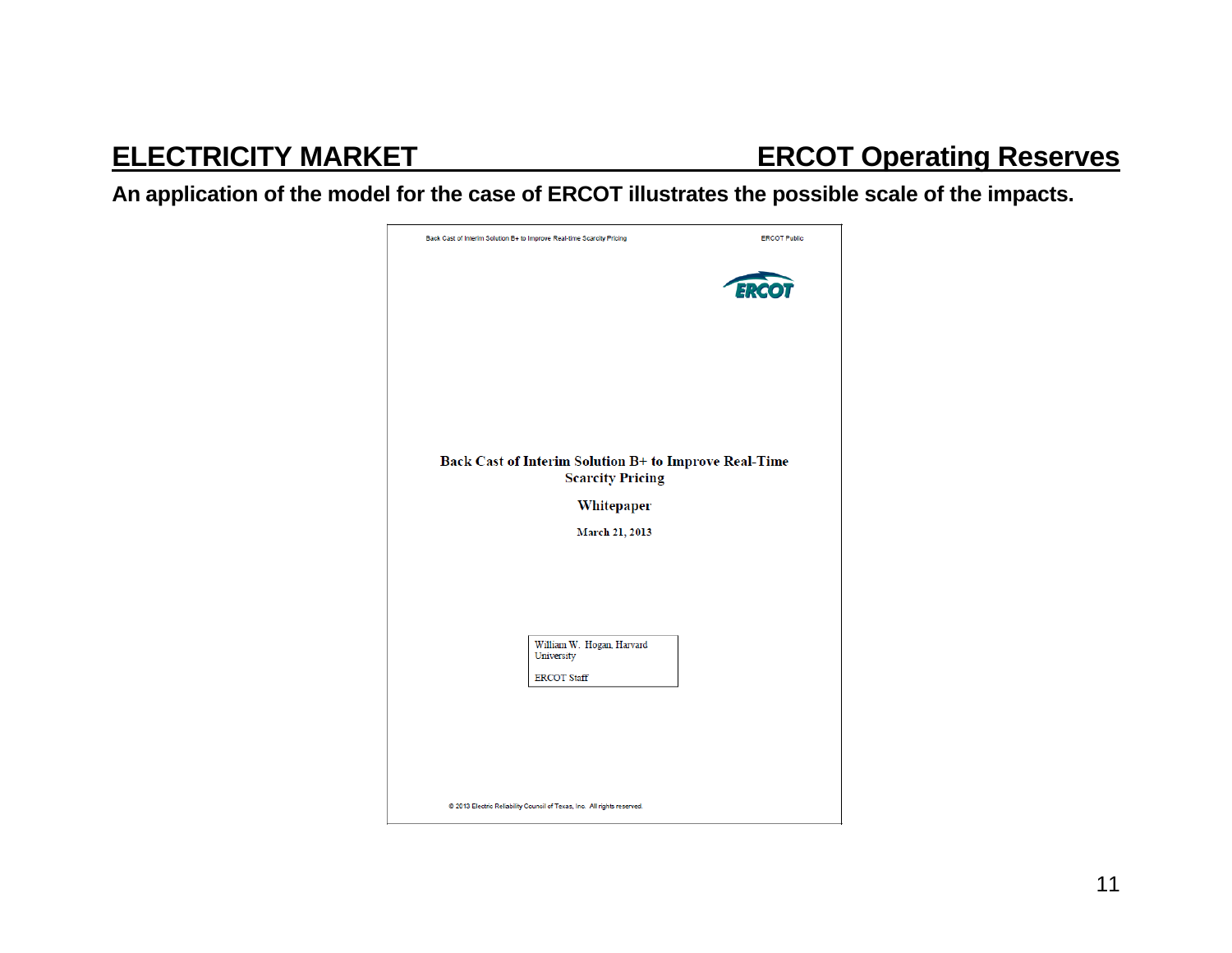### **ELECTRICITY MARKET Scarcity Pricing and Resource Adequacy**

**Better scarcity pricing would improve many aspects of market efficiency. In addition, better scarcity pricing would contribute towards making up the missing money and supporting resource adequacy. Would better scarcity pricing be enough to resolve the resource adequacy problem?** 

- **Posing a choice between capacity markets and better scarcity pricing is a false dichotomy.**  Even if the scarcity pricing is not enough and a long-term capacity market is necessary, better scarcity pricing would make the capacity market less important and thereby mitigate some of the unintended consequences.
- **Resource adequacy depends on the planning standard.** The planning reserve margin rests on criteria such as the 1-event-in-10-years standard that appears to be a rule of thumb rather than a result derived from first principles. Depending on the details of filling in missing pieces in the economic analysis, the VOLL implied by the reliability standard is at least an order of magnitude larger than the range that would be consistent with actual choices and technology opportunities. There is general agreement that applying reasonable estimates of VOLL and the cost-benefit criterion of welfare maximization would not support the typical planning reliability standards.
- **Justification of the planning standard would depend on a more nuanced argument for market failure that goes well beyond suppressed scarcity prices.** A more complicated argument might address dynamic issues about the credibility of future market returns versus future regulatory mandates. The volatility and uncertainty of market forces might tip the argument one way or the other. Or a different engineering argument might call for efforts to compensate for the errors of approximation in the engineering models that underpin both the reliability planning studies and the cost-benefit analyses. These efforts might include a margin of safety beyond the already conservative assumptions of security constrained n-1 contingency analysis.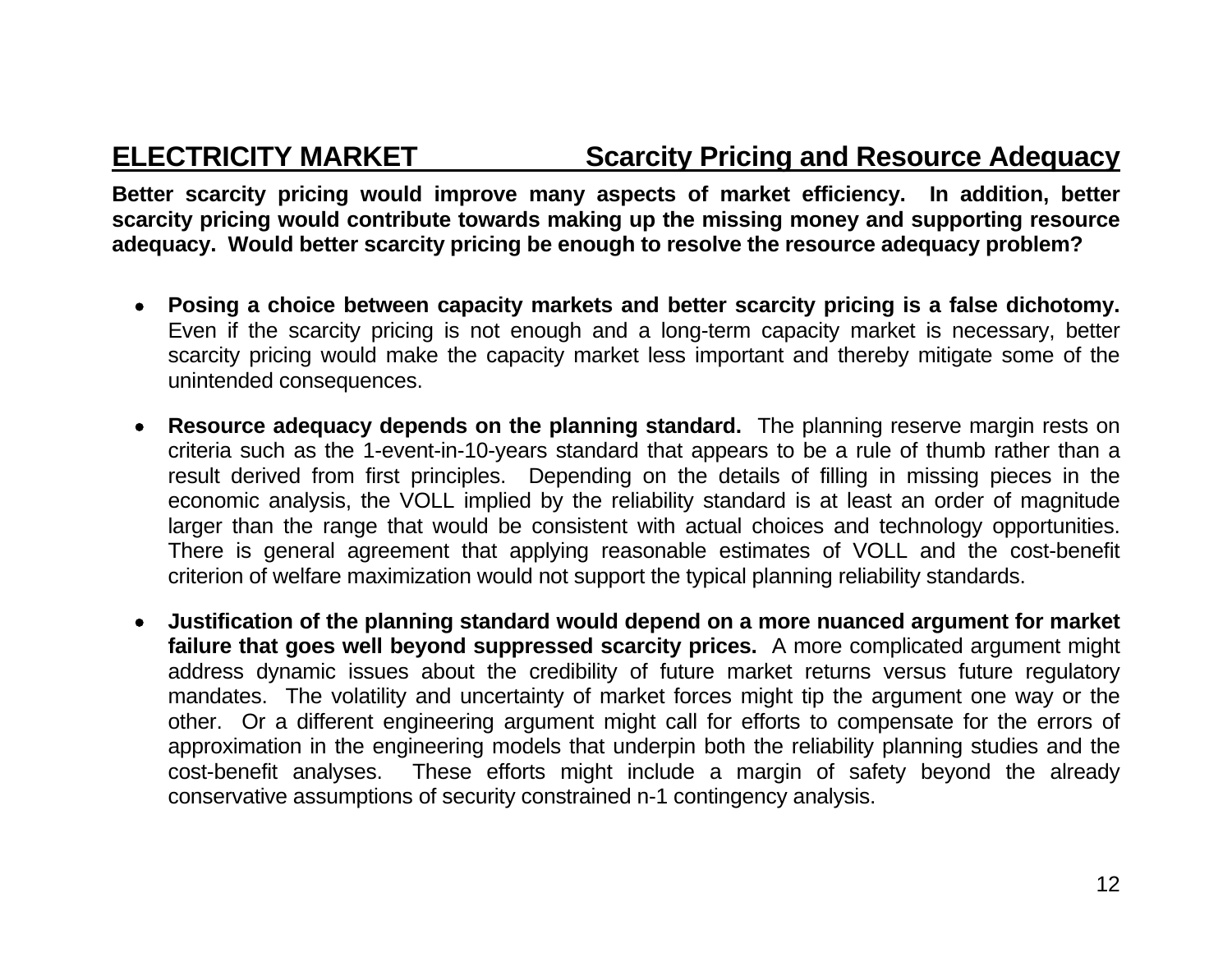### **ELECTRICITY MARKET Scarcity Pricing and Resource Adequacy**

**Assuming there is a reliability requirement beyond the simple economic equilibrium, basic ORDC scarcity pricing may not be enough to make up the missing money. What policy approaches are available? Two major approaches focus on either forward capacity markets or energy spot markets.** 

- **Capacity Forward Markets.** The most common approach is to create a capacity market that contracts forward for capacity resources to be available in future years. Better scarcity pricing would affect forward capacity prices, and could simplify capacity performance incentives.
- **"Energy Only" Spot Markets.** Higher prices could be allowed or supported in real-time spot markets. This would reduce or eliminate the missing money problem, and could provide incentives that reflect operating conditions.
	- o **High or No Offer Caps in Spot Markets.** The implication is that generators will be allowed to economically withhold capacity in order to increase spot prices, at least until there is no missing money. Alberta is a North American example where there is an explicit recognition allowing such an exercise of unilateral market power. Alberta has seen adequate capacity investment without forward capacity contracts.
	- o **Higher Scarcity Prices.** The ORDC does not require market power to induce high scarcity prices, and would be consistent with high spot-market-clearing prices and low offer caps. If there is a policy to achieve a higher capacity reserve, one approach to provide the incentive could be to construct an augmented ORDC that incorporates a reliability margin of safety.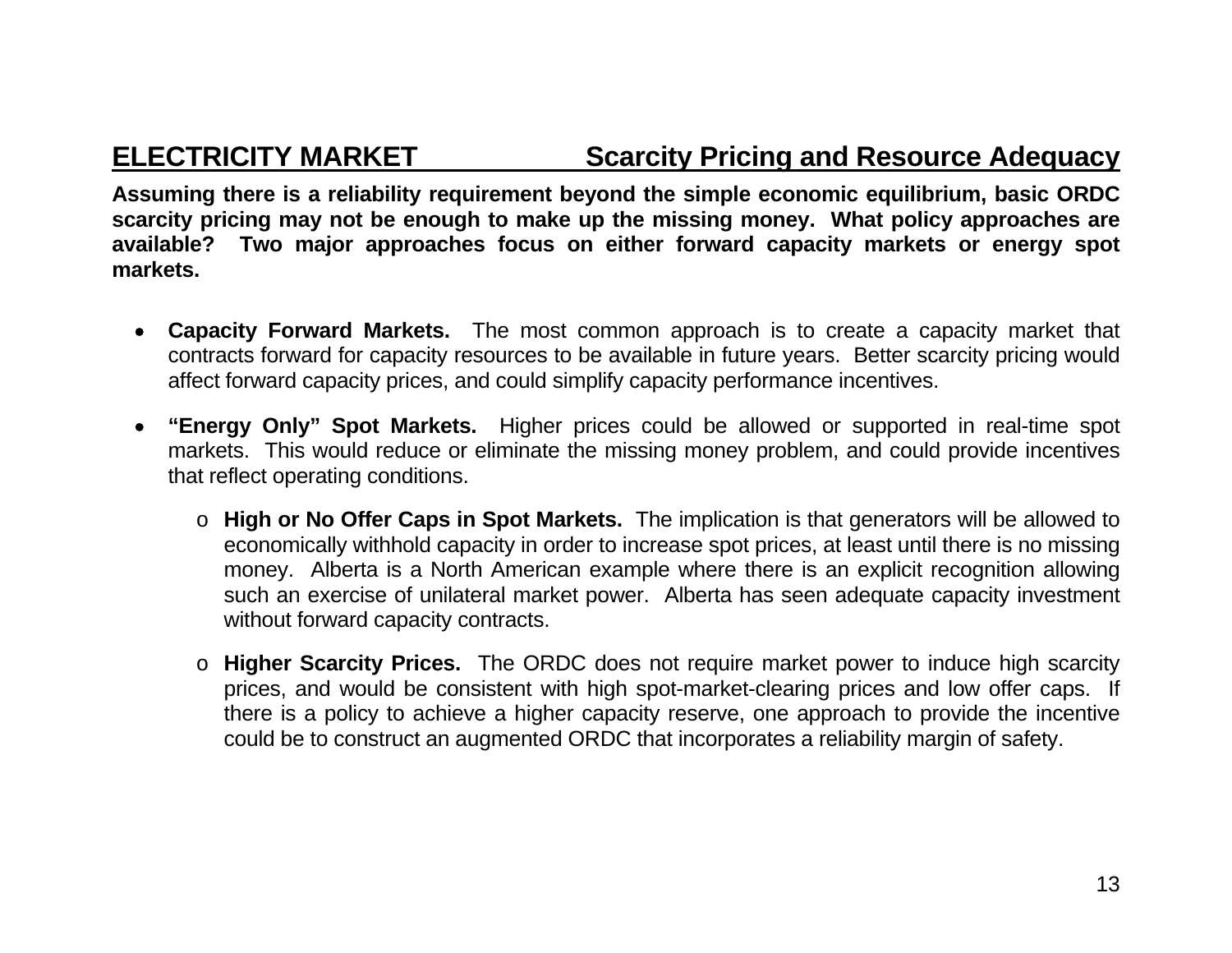**An augmented ORDC would impose conservative assumptions on the basic model. The intent would be to provide both a reliability margin of safety, an associated increase in total operating reserves, and energy payments to address the missing money problem. The three principal parameters of the ORDC are the value of lost load (VOLL), the minimum contingency level (X), and the loss of load probability (LOLP).** 

- **VOLL.** The VOLL price applies when conditions require involuntary load curtailment. It is important that this price be paid to generation and charged to remaining load. Hence, an upper bound on a conservative VOLL would be the maximum price we were willing to charge in the face of load curtailment. It may be better to err in the direction of a higher VOLL, but this may not be enough to address the reliability goal and provide the missing money.
- X. The minimum contingency level is more directly connected to reliability. However, if the minimum contingency threshold is set too high, we would produce periods when VOLL prices were being imposed but no non-market interventions were needed. Regulators would have to defend applying the VOLL when it was not required.
- **LOLP.** The short-term load and generation changes that give rise to the LOLP summarize a complex process. The models applied employ certain assumptions about the accuracy of the system approximations and the ability to avoid problems like human error typically found in events that threaten the stability of the system. A conservative approach to reliability is already part of the motivation for the use of contingency constraints to define secure operations. However, it would be consistent to extend this reliability motivation to a conservative estimation of the LOLP. This would avoid the conflicts that arise with too high a VOLL or too high an X.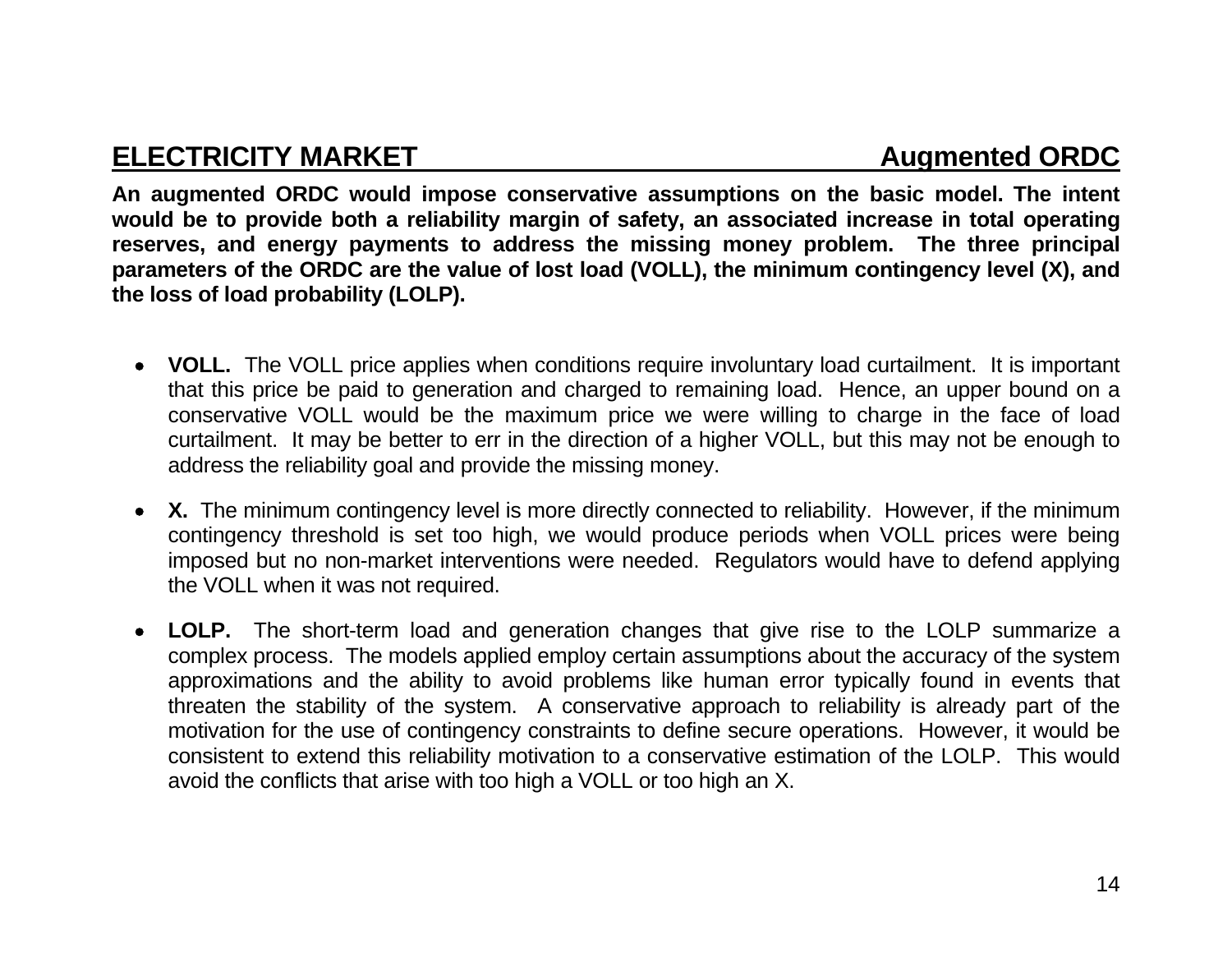### **ELECTRICITY MARKET Augmented ORDC**

**A conservative assumption addressed at reliability would be to increase the estimate of the loss of load probability. A shift of one standard deviation would have a material impact on the estimated scarcity prices. The choice would depend on the margin of safety beyond the economic base.** 

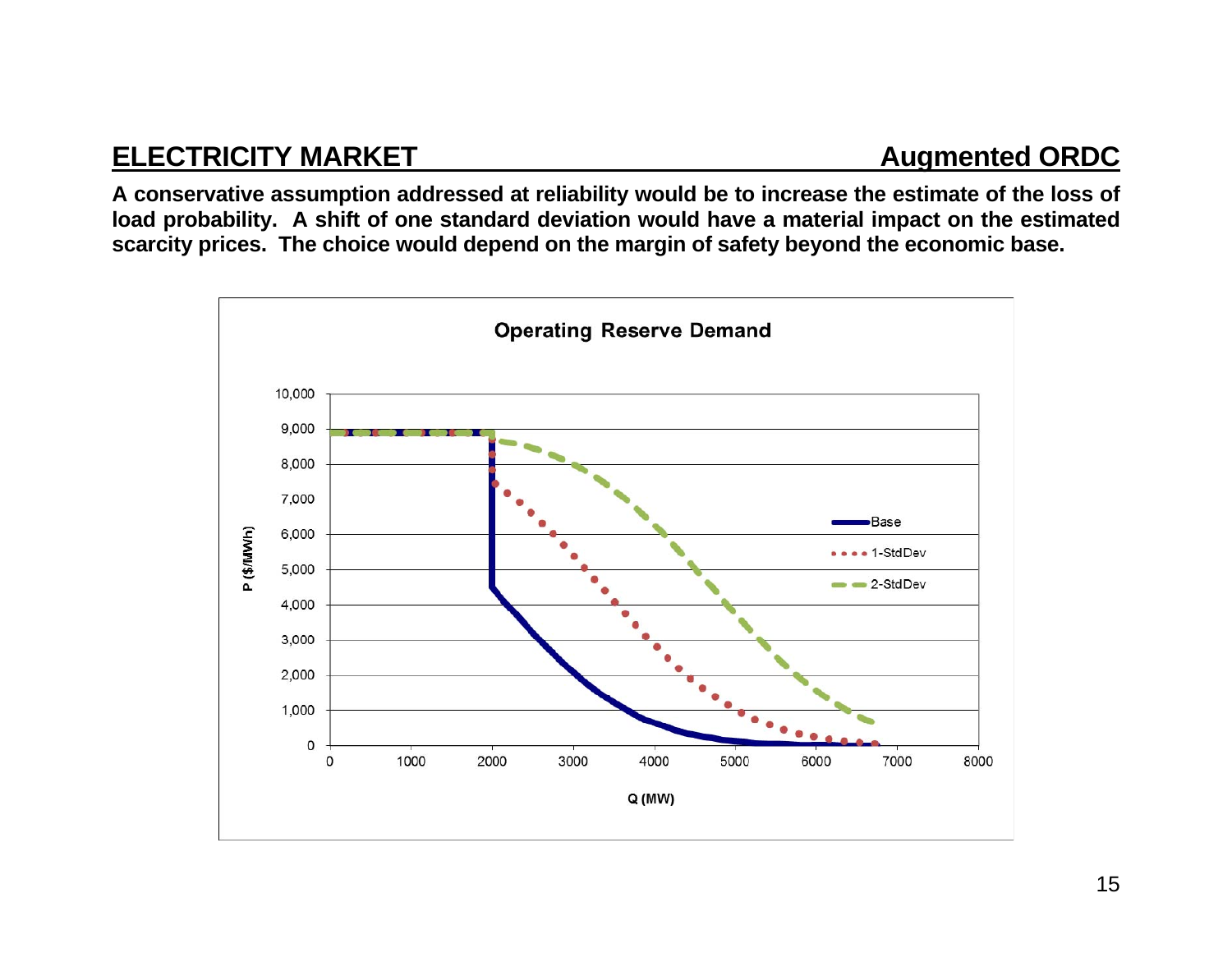### **ELECTRICITY MARKET Augmented ORDC**

**The focus of capacity reserves is to ensure that capacity is available. In the same spirit, the focus**  of the augmented ORDC could be on the augmented loss of load probability ( $\mathit{Lolp}_\text{A}$ ) that applied **for the non-spin reserves.** 

The resulting reserves prices before shifting for the minimum contingency level would be:

$$
P_R = v * (\delta * Lolp(r_R) + (1 - \delta) * Lolp_A (r_R + r_{NS})) = v * \delta * Lolp(r_R) + P_{NS},
$$
  
\n
$$
P_{NS} = v * (1 - \delta) * Lolp_A (r_R + r_{NS}).
$$

Hence, the differential between spin and non-spin would remain unchanged:

$$
P_R-P_{NS}=\nu*\delta*Lolp(r_R).
$$

There would be no increased incentive to incur the costs of spinning above the economic benefit. The conservative scarcity pricing would affect the total value of spin and non-spin, but the increase in availability would be for non-spin capacity.

Using the augmented ORDC would automatically provide real-time performance incentives for capacity, simplifying by removing one of the complications of forward capacity markets. The higher real-time prices would apply to load as well as generation, providing incentives for demand participation.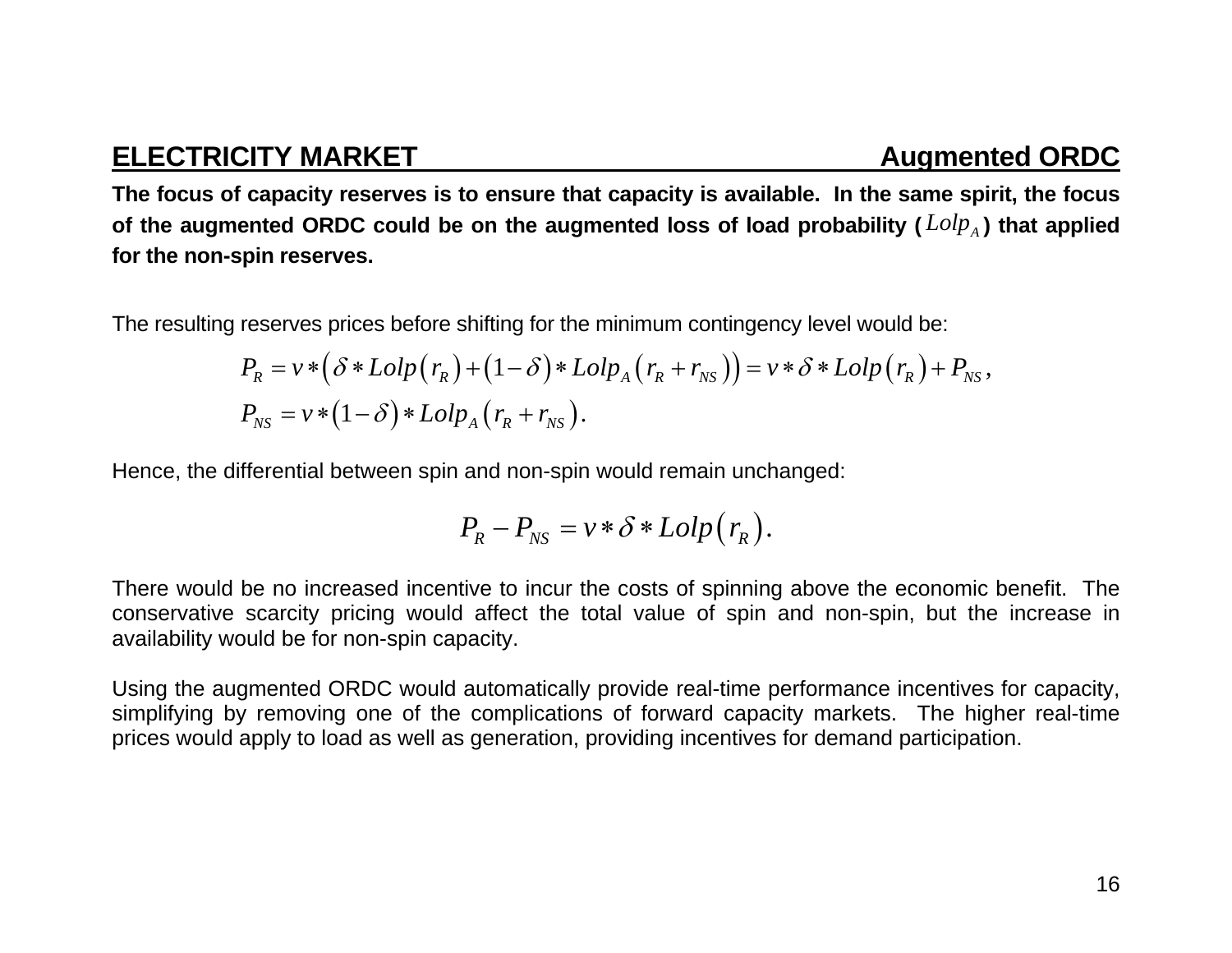### **Improved pricing through an explicit operating reserve demand curve raises a number of issues.**

**Demand Response:** Better pricing implemented through the operating reserve demand curve would provide an important signal and incentive for flexible demand participation in spot markets.

**Price Spikes:** A higher price would be part of the solution. Furthermore, the contribution to the "missing money" from better pricing would involve many more hours and smaller price increases.

*Practical Implementation:* NYISO, ISONE, MISO and PJM implementations dispose of any argument that it would be impractical to implement an operating reserve demand curve. The only issues are the level of the appropriate price and the preferred model of locational reserves.

*Operating Procedures:* Implementing an operating reserve demand curve does not require changing the practices of system operators. Reserve and energy prices would be determined simultaneously treating decisions by the operators as being consistent with the adopted operating reserve demand curve.

*Multiple Reserves:* The demand curve would include different kinds of operating reserves, from spinning reserves to standby reserves.

*Reliability:* Market operating incentives would be better aligned with reliability requirements.

*Market Power:* Better pricing would remove ambiguity from analyses of high prices and distinguish (inefficient) economic withholding through high offers from (efficient) scarcity pricing derived from the operating reserve demand curve.

*Hedging:* Day-ahead and longer term forward markets can reflect expected scarcity costs, and price in the risk.

*Increased Costs:* The higher average energy costs from use of an operating reserve demand curve do not automatically translate into higher costs for customers. In the aggregate, there is an argument that costs would be lower.